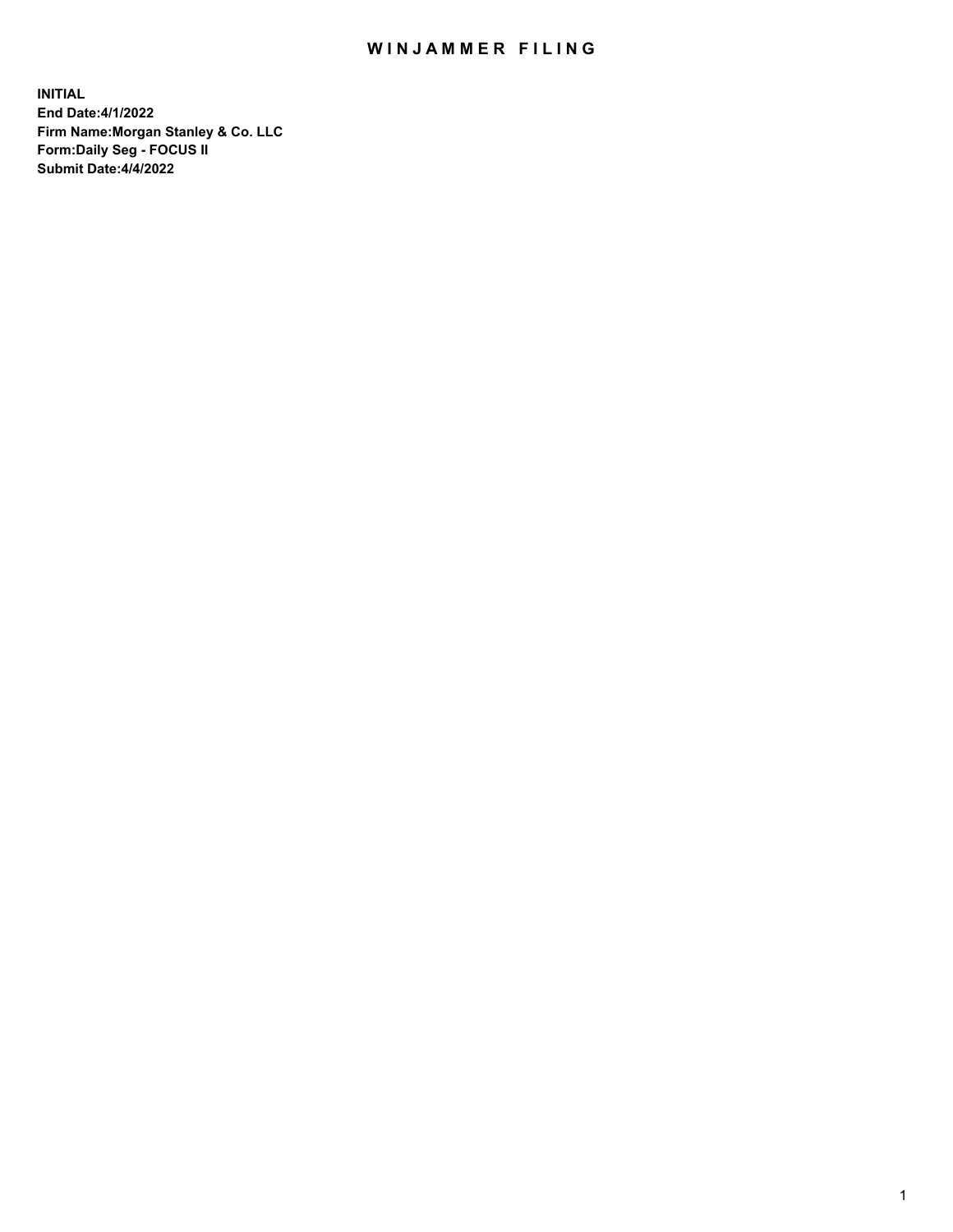**INITIAL End Date:4/1/2022 Firm Name:Morgan Stanley & Co. LLC Form:Daily Seg - FOCUS II Submit Date:4/4/2022 Daily Segregation - Cover Page**

| Name of Company                                                                                                                                                                                                                                                                                                               | Morgan Stanley & Co. LLC                                                     |
|-------------------------------------------------------------------------------------------------------------------------------------------------------------------------------------------------------------------------------------------------------------------------------------------------------------------------------|------------------------------------------------------------------------------|
| <b>Contact Name</b>                                                                                                                                                                                                                                                                                                           | <b>Ikram Shah</b>                                                            |
| <b>Contact Phone Number</b>                                                                                                                                                                                                                                                                                                   | 212-276-0963                                                                 |
| <b>Contact Email Address</b>                                                                                                                                                                                                                                                                                                  | Ikram.shah@morganstanley.com                                                 |
| FCM's Customer Segregated Funds Residual Interest Target (choose one):<br>a. Minimum dollar amount: ; or<br>b. Minimum percentage of customer segregated funds required:% ; or<br>c. Dollar amount range between: and; or<br>d. Percentage range of customer segregated funds required between: % and %.                      | 235,000,000<br><u>0</u><br><u>00</u><br>0 Q                                  |
| FCM's Customer Secured Amount Funds Residual Interest Target (choose one):<br>a. Minimum dollar amount: ; or<br>b. Minimum percentage of customer secured funds required:%; or<br>c. Dollar amount range between: and; or<br>d. Percentage range of customer secured funds required between:% and%.                           | 140,000,000<br><u>0</u><br>$\underline{0}$ $\underline{0}$<br>0 <sup>0</sup> |
| FCM's Cleared Swaps Customer Collateral Residual Interest Target (choose one):<br>a. Minimum dollar amount: ; or<br>b. Minimum percentage of cleared swaps customer collateral required:%; or<br>c. Dollar amount range between: and; or<br>d. Percentage range of cleared swaps customer collateral required between:% and%. | 92,000,000<br><u>0</u><br><u>00</u><br>00                                    |

Attach supporting documents CH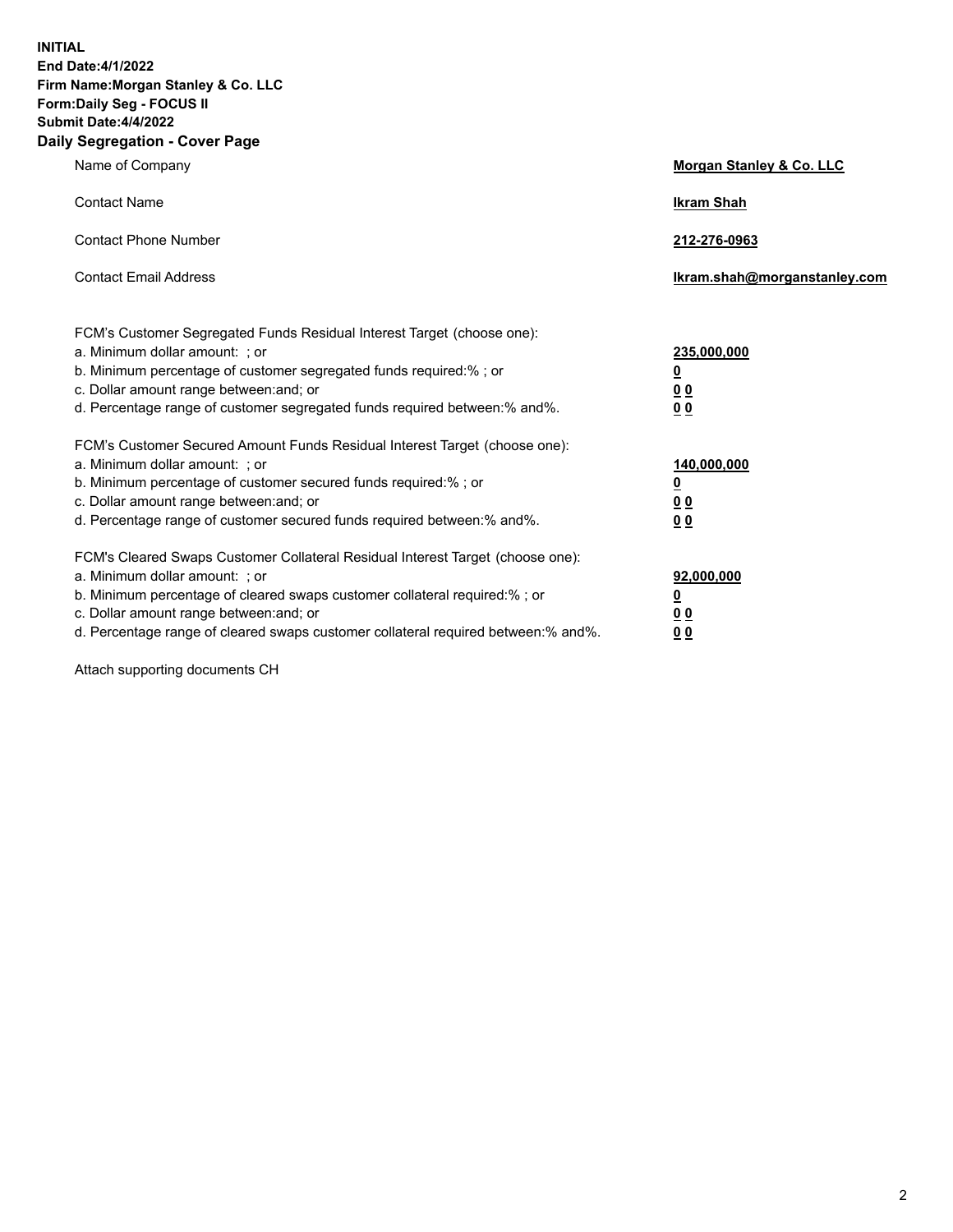## **INITIAL End Date:4/1/2022 Firm Name:Morgan Stanley & Co. LLC Form:Daily Seg - FOCUS II Submit Date:4/4/2022 Daily Segregation - Secured Amounts** Foreign Futures and Foreign Options Secured Amounts Amount required to be set aside pursuant to law, rule or regulation of a foreign government or a rule of a self-regulatory organization authorized thereunder **0** [7305] 1. Net ledger balance - Foreign Futures and Foreign Option Trading - All Customers A. Cash **4,826,939,440** [7315] B. Securities (at market) **2,331,102,062** [7317] 2. Net unrealized profit (loss) in open futures contracts traded on a foreign board of trade **2,233,924,556** [7325] 3. Exchange traded options a. Market value of open option contracts purchased on a foreign board of trade **80,631,753** [7335] b. Market value of open contracts granted (sold) on a foreign board of trade **-63,209,610** [7337] 4. Net equity (deficit) (add lines 1. 2. and 3.) **9,409,388,201** [7345] 5. Account liquidating to a deficit and account with a debit balances - gross amount **16,443,399** [7351] Less: amount offset by customer owned securities **-11,813,664** [7352] **4,629,735** [7354] 6. Amount required to be set aside as the secured amount - Net Liquidating Equity Method (add lines 4 and 5) 7. Greater of amount required to be set aside pursuant to foreign jurisdiction (above) or line 6. FUNDS DEPOSITED IN SEPARATE REGULATION 30.7 ACCOUNTS 1. Cash in banks A. Banks located in the United States **308,773,392** [7500] B. Other banks qualified under Regulation 30.7 **347,323,951** [7520] **656,097,343** 2. Securities A. In safekeeping with banks located in the United States **1,112,796,064** [7540] B. In safekeeping with other banks qualified under Regulation 30.7 **82,721,367** [7560] **1,195,517,431** 3. Equities with registered futures commission merchants A. Cash **29,823,728** [7580] B. Securities **0** [7590] C. Unrealized gain (loss) on open futures contracts **2,854,524** [7600] D. Value of long option contracts **0** [7610] E. Value of short option contracts **0** [7615] **32,678,252** [7620] 4. Amounts held by clearing organizations of foreign boards of trade A. Cash **0** [7640] B. Securities **0** [7650] C. Amount due to (from) clearing organization - daily variation **0** [7660] D. Value of long option contracts **0** [7670] E. Value of short option contracts **0** [7675] **0** [7680] 5. Amounts held by members of foreign boards of trade A. Cash **4,410,649,393** [7700] B. Securities **1,135,584,631** [7710] C. Unrealized gain (loss) on open futures contracts **2,231,070,032** [7720] D. Value of long option contracts **80,631,753** [7730] E. Value of short option contracts **-63,209,610** [7735] **7,794,726,199** [7740] 6. Amounts with other depositories designated by a foreign board of trade **0** [7760] 7. Segregated funds on hand **0** [7765] 8. Total funds in separate section 30.7 accounts **9,679,019,225** [7770] 9. Excess (deficiency) Set Aside for Secured Amount (subtract line 7 Secured Statement Page 1 from Line 8) **265,001,289** [7380]

- 10. Management Target Amount for Excess funds in separate section 30.7 accounts **140,000,000** [7780]
- 11. Excess (deficiency) funds in separate 30.7 accounts over (under) Management Target **125,001,289** [7785]

**9,414,017,936** [7355] **9,414,017,936** [7360] [7530] [7570]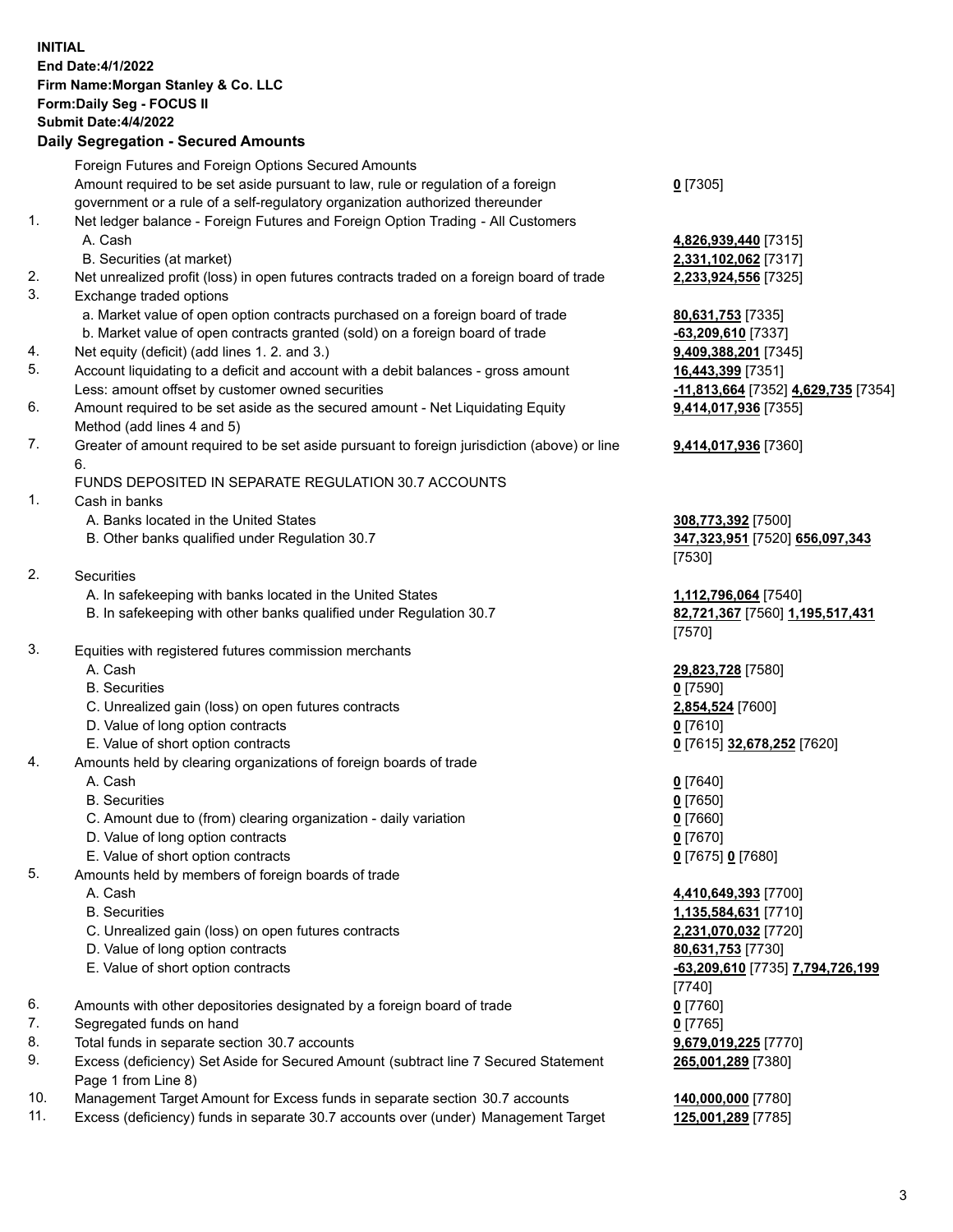**INITIAL End Date:4/1/2022 Firm Name:Morgan Stanley & Co. LLC Form:Daily Seg - FOCUS II Submit Date:4/4/2022 Daily Segregation - Segregation Statement** SEGREGATION REQUIREMENTS(Section 4d(2) of the CEAct) 1. Net ledger balance A. Cash **15,543,373,474** [7010] B. Securities (at market) **8,347,693,366** [7020] 2. Net unrealized profit (loss) in open futures contracts traded on a contract market **2,725,718,099** [7030] 3. Exchange traded options A. Add market value of open option contracts purchased on a contract market **2,144,532,975** [7032] B. Deduct market value of open option contracts granted (sold) on a contract market **-1,403,947,773** [7033] 4. Net equity (deficit) (add lines 1, 2 and 3) **27,357,370,141** [7040] 5. Accounts liquidating to a deficit and accounts with debit balances - gross amount **580,062,539** [7045] Less: amount offset by customer securities **-570,647,516** [7047] **9,415,023** [7050] 6. Amount required to be segregated (add lines 4 and 5) **27,366,785,164** [7060] FUNDS IN SEGREGATED ACCOUNTS 7. Deposited in segregated funds bank accounts A. Cash **1,962,775,945** [7070] B. Securities representing investments of customers' funds (at market) **0** [7080] C. Securities held for particular customers or option customers in lieu of cash (at market) **2,564,747,103** [7090] 8. Margins on deposit with derivatives clearing organizations of contract markets A. Cash **16,448,182,166** [7100] B. Securities representing investments of customers' funds (at market) **0** [7110] C. Securities held for particular customers or option customers in lieu of cash (at market) **5,620,741,237** [7120] 9. Net settlement from (to) derivatives clearing organizations of contract markets **233,504,400** [7130] 10. Exchange traded options A. Value of open long option contracts **2,144,532,975** [7132] B. Value of open short option contracts **and the set of our of the set of our of the set of the set of the set of the set of the set of the set of the set of the set of the set of the set of the set of the set of the set o** 11. Net equities with other FCMs A. Net liquidating equity **16,829,383** [7140] B. Securities representing investments of customers' funds (at market) **0** [7160] C. Securities held for particular customers or option customers in lieu of cash (at market) **0** [7170] 12. Segregated funds on hand **162,205,026** [7150] 13. Total amount in segregation (add lines 7 through 12) **27,749,570,462** [7180] 14. Excess (deficiency) funds in segregation (subtract line 6 from line 13) **382,785,298** [7190] 15. Management Target Amount for Excess funds in segregation **235,000,000** [7194]

16. Excess (deficiency) funds in segregation over (under) Management Target Amount Excess

**147,785,298** [7198]